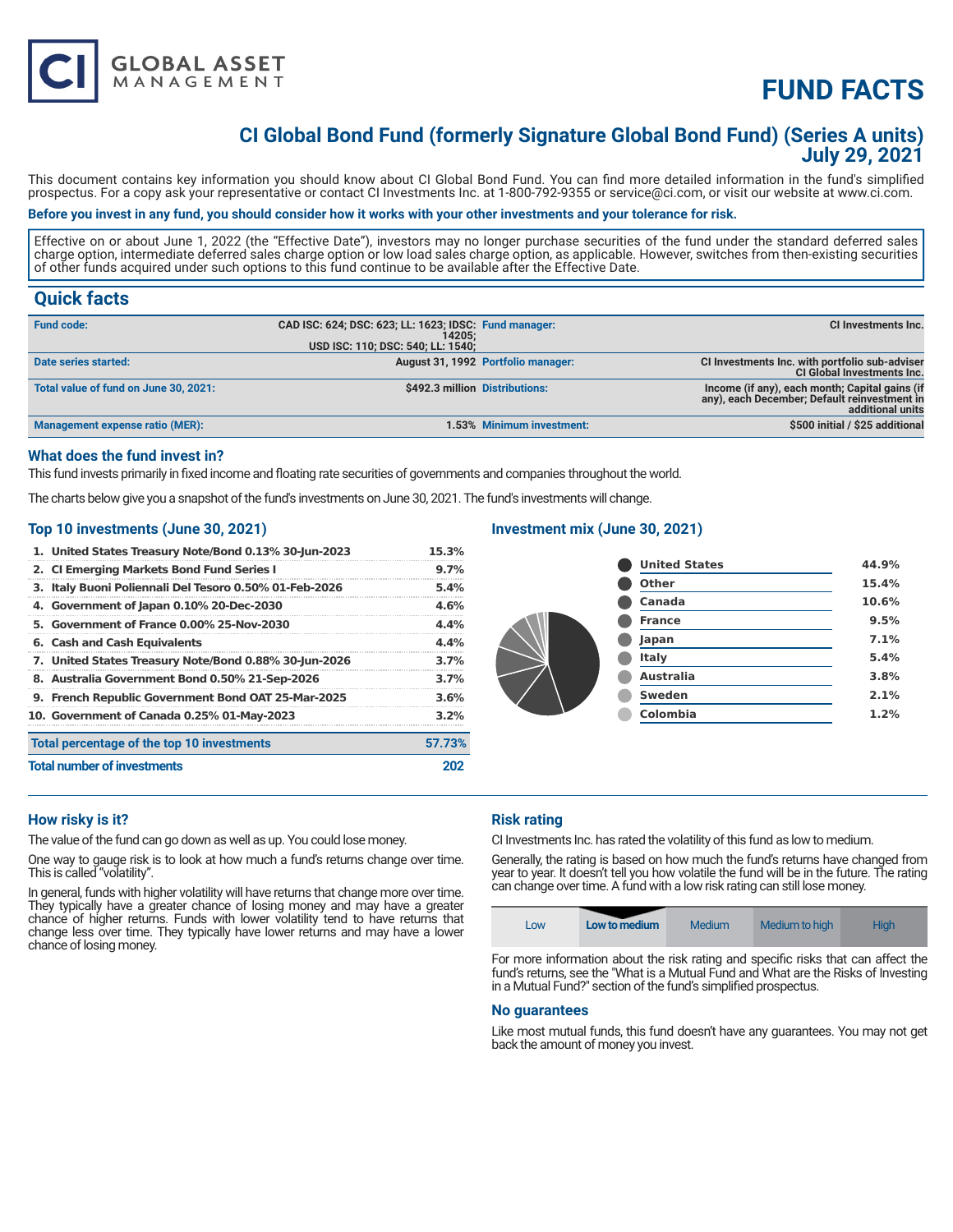# **CI Global Bond Fund (formerly Signature Global Bond Fund) (Series A units)**

## **How has the fund performed?**

This section tells you how Series A securities of the fund have performed over the past 10 calendar years. Returns are after expenses have been deducted. These expenses reduce the fund's returns.

#### **Year-by-year returns**

This chart shows how Series A securities of the fund performed in each of the past 10 calendar years. This fund series dropped in value in 3 of the last 10 calendar years. The range of returns and change from year to year can help you assess how risky the fund has been in the past. It does not tell you how the fund will perform in the future.



#### **Best and worst 3-month returns**

This table shows the best and worst returns for Series A securities of the fund in a 3- month period over the past 10 calendar years. The best and worst 3-month returns could be higher or lower in the future. Consider how much of a loss you could afford to take in a short period of time.

|                     | <b>Return</b> | 3 months ending  | If you invested \$1,000 at the beginning of the period |
|---------------------|---------------|------------------|--------------------------------------------------------|
| <b>Best return</b>  | 11.8%         | January 31, 2015 | Your investment would be \$1,118.                      |
| <b>Worst return</b> | $-7.2%$       | Januarv 31. 2017 | Your investment would be \$928.                        |

#### **Average return**

As at June 30, 2021, a person who invested \$1,000 in this series of units of the fund 10 years ago now has \$1,293. This works out to an annual compound return of 2.6%.

## **Who is this fund for?**

#### **This fund may be suitable for you if you:**

- want to receive income
- are investing for the medium term<br>• can telerate low to medium risk
- can tolerate low to medium risk

#### **A word about tax**

In general, you'll have to pay income tax on any money you make on a fund. How much you pay depends on the tax laws of where you live and whether you hold the fund in a registered plan, such as a Registered Retirement Savings Plan or a Tax-Free Savings Account.

Keep in mind that if you hold your fund in a non-registered account, fund distributions are included in your taxable income, whether you get them in cash or have them reinvested.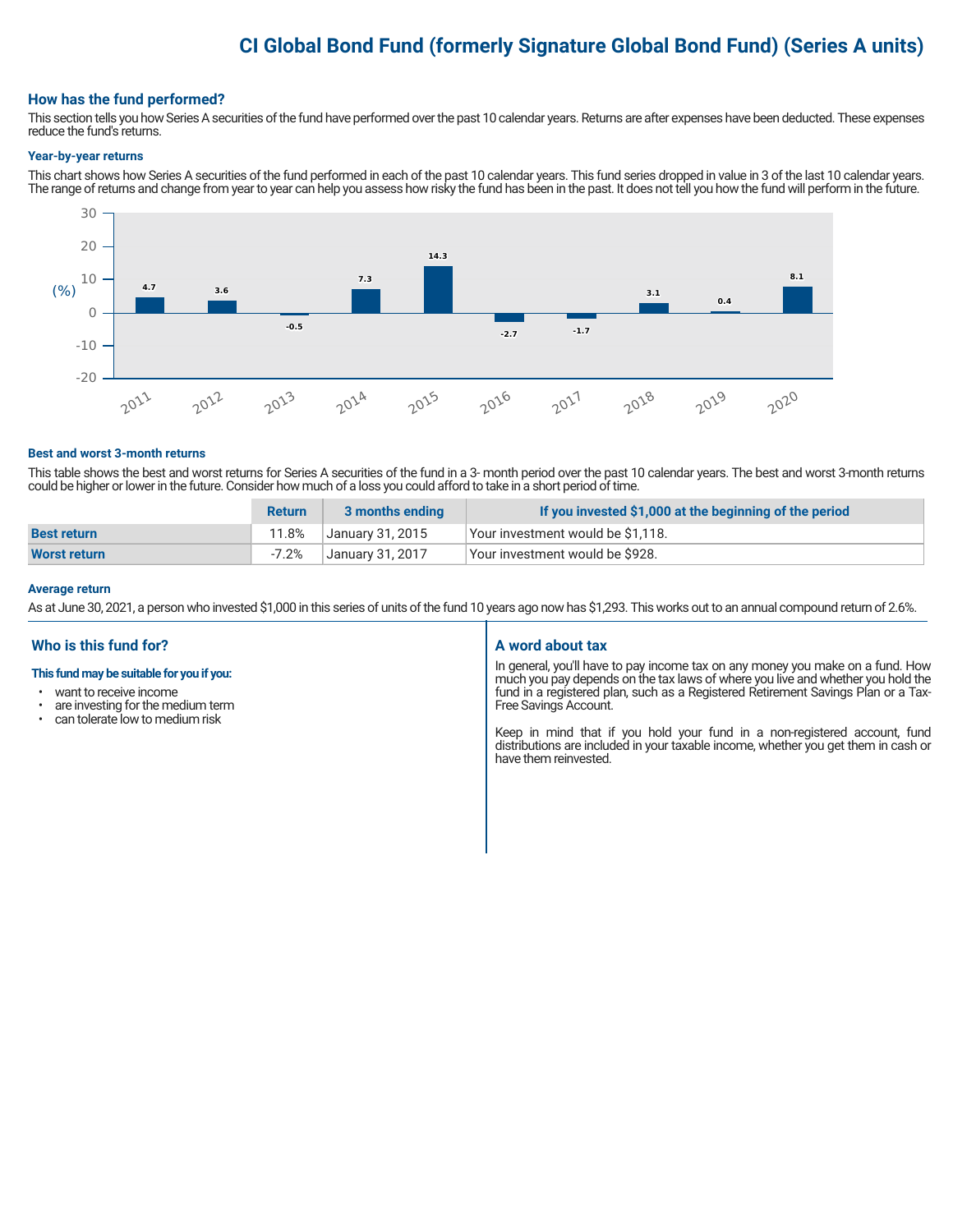# **CI Global Bond Fund (formerly Signature Global Bond Fund) (Series A units)**

# **How much does it cost?**

The following tables show the fees and expenses you could pay to buy, own and sell Series A securities of the fund. The fees and expenses — including any commissions — can vary among series of a fund and among funds. Higher commissions can influence representatives to recommend one investment over another. Ask about other funds and investments that may be suitable for you at a lower cost.

#### **1. Sales charges**

You may have to choose a sales charge option when you buy Series A securities of the fund. Ask about pros and cons of each option.

| What you pay                                  |                                                     | <b>How it works</b>                                                                                                                                                                                                                                                                                                             |
|-----------------------------------------------|-----------------------------------------------------|---------------------------------------------------------------------------------------------------------------------------------------------------------------------------------------------------------------------------------------------------------------------------------------------------------------------------------|
| in percent $(\%)$                             | in dollars<br>(S)                                   |                                                                                                                                                                                                                                                                                                                                 |
| Initial sales charge                          |                                                     |                                                                                                                                                                                                                                                                                                                                 |
| 0 to 5.0% of the amount you buy               | \$0 to<br>\$50.00 on<br>every<br>\$1,000 you<br>pay | You and your representative decide on the rate.<br>The initial sales charge is deducted from the amount you buy. It goes to your representative's firm as a commission.                                                                                                                                                         |
| <b>Standard deferred sales charges</b>        |                                                     |                                                                                                                                                                                                                                                                                                                                 |
| If you sell within:                           | \$0 to<br>\$55.00 on<br>every                       | The standard deferred sales charge is a set rate and is deducted from the amount you sell based on the initial cost and<br>number of those securities.<br>When you buy the fund, we pay your representative's firm a commission of 5%. Any standard deferred sales charge you pay                                               |
| 5.5%<br>1 year of buying                      | \$1,000 of                                          | when you sell the fund goes to us.                                                                                                                                                                                                                                                                                              |
| 5.0%<br>2 years of buying                     | original<br>cost you                                | You can sell up to 10% of your securities each year without paying a standard deferred sales charge subject to certain<br>restrictions ("10% free redemption right"). Your 10% free redemption right is reduced by the equivalent number of securities                                                                          |
| 5.0%<br>3 years of buying                     | sell                                                | you would have received if you had reinvested any cash distributions you received during the calendar year. If you exercised<br>your 10% redemption right and redeem your securities before the standard deferred sales charge schedule has expired, your                                                                       |
| 4.0%<br>4 years of buying                     |                                                     | standard deferred sales charge on a full redemption would be the same as if you had not redeemed securities under your<br>10% free redemption right.                                                                                                                                                                            |
| 4.0%<br>5 years of buying                     |                                                     | $\bullet$<br>If you hold the fund in a non-registered account, if applicable, you can ask to receive cash distributions which are not<br>subject to standard deferred sales charges.                                                                                                                                            |
| 3.0%<br>6 years of buying                     |                                                     | You can switch between standard deferred sales charge funds at any time without paying this sales charge. The standard                                                                                                                                                                                                          |
| 2.0%<br>7 years of buying                     |                                                     | deferred sales charge schedule will be based on the date you bought securities of the first fund and the rates and duration<br>of such schedule shall continue to apply.                                                                                                                                                        |
| 0.0%<br>After 7 years                         |                                                     | Your securities will be converted into the initial sales charge option after the expiry of the standard deferred sales charge<br>schedule if you qualify for CI Prestige (and if available for your securities) and such securities will participate in CI Prestige.                                                            |
|                                               |                                                     |                                                                                                                                                                                                                                                                                                                                 |
| Intermediate deferred sales charges           |                                                     |                                                                                                                                                                                                                                                                                                                                 |
| If you sell within:                           | \$0 to<br>\$55.00 on<br>every                       | The intermediate deferred sales charge is a set rate and is deducted from the amount you sell based on the initial cost and<br>number of those securities.<br>When you buy the fund, we pay your representative's firm a commission of 4%. Any intermediate deferred sales charge you<br>pay when you sell the fund goes to us. |
| 5.5%<br>1 year of buying                      | \$1.000 of<br>original                              |                                                                                                                                                                                                                                                                                                                                 |
| 5.0%<br>2 years of buying                     | cost you                                            | You can sell up to 10% of your securities each year without paying an intermediate deferred sales charge subject to certain<br>restrictions. Your 10% free redemption right is reduced by the equivalent number of securities you would have received if                                                                        |
| 4.5%<br>3 years of buying                     | sell                                                | you had reinvested any cash distributions you received during the calendar year. If you exercised your 10% redemption right<br>and redeem your securities before the intermediate deferred sales charge schedule has expired, your intermediate deferred                                                                        |
| 4.0%<br>4 years of buying                     |                                                     | sales charge on a full redemption would be the same as if you had not redeemed securities under your 10% free redemption<br>riaht.                                                                                                                                                                                              |
| 3.5%<br>5 years of buying                     |                                                     | If you hold the fund in a non-registered account, if applicable, you can ask to receive cash distributions which are not<br>subject to intermediate deferred sales charges.                                                                                                                                                     |
| 3.0%<br>6 years of buying                     |                                                     | You can switch between intermediate deferred sales charge funds at any time without paying this sales charge. The<br>intermediate deferred sales charge schedule will be based on the date you bought securities of the first fund and the rates                                                                                |
| 1.5%<br>7 years of buying                     |                                                     | and duration of such schedule shall continue to apply.                                                                                                                                                                                                                                                                          |
| 0.0%<br>After 7 years                         |                                                     | Your securities will be converted into the initial sales charge option after the expiry of the intermediate deferred sales<br>charge schedule if you qualify for CI Prestige (and if available for your securities) and such securities will participate in CI                                                                  |
|                                               |                                                     | Prestige.                                                                                                                                                                                                                                                                                                                       |
| Low-load sales charges                        |                                                     |                                                                                                                                                                                                                                                                                                                                 |
| If you sell within:                           | \$0 to<br>\$30.00 on                                | The low-load sales charge is a set rate and is deducted from the amount you sell based on the initial cost and number of<br>those securities.                                                                                                                                                                                   |
| 3.0%                                          | every<br>\$1,000 of                                 | When you buy the fund, we pay your representative's firm a commission of up to 2.5%. Any low-load sales charge you pay                                                                                                                                                                                                          |
| 1 year of buying<br>2.5%<br>2 years of buying | original                                            | when you sell the fund goes to us.<br>If you hold the fund in a non-registered account, if applicable, you can ask to receive cash distributions which are not                                                                                                                                                                  |
| 2.0%<br>3 years of buying                     | cost you<br>sell                                    | subject to low-load sales charges.<br>You can switch between low-load sales charge funds at any time without paying this sales charge. The low-load sales                                                                                                                                                                       |
| 0.0%<br>After 3 years                         |                                                     | charge schedule will be based on the date you bought securities of the first fund and the rates and duration of such<br>schedule shall continue to apply.                                                                                                                                                                       |
|                                               |                                                     | Your securities will be converted into the initial sales charge option after the expiry of the low-load sales charge schedule if<br>you qualify for CI Prestige (and if available for your securities) and such securities will participate in CI Prestige.                                                                     |